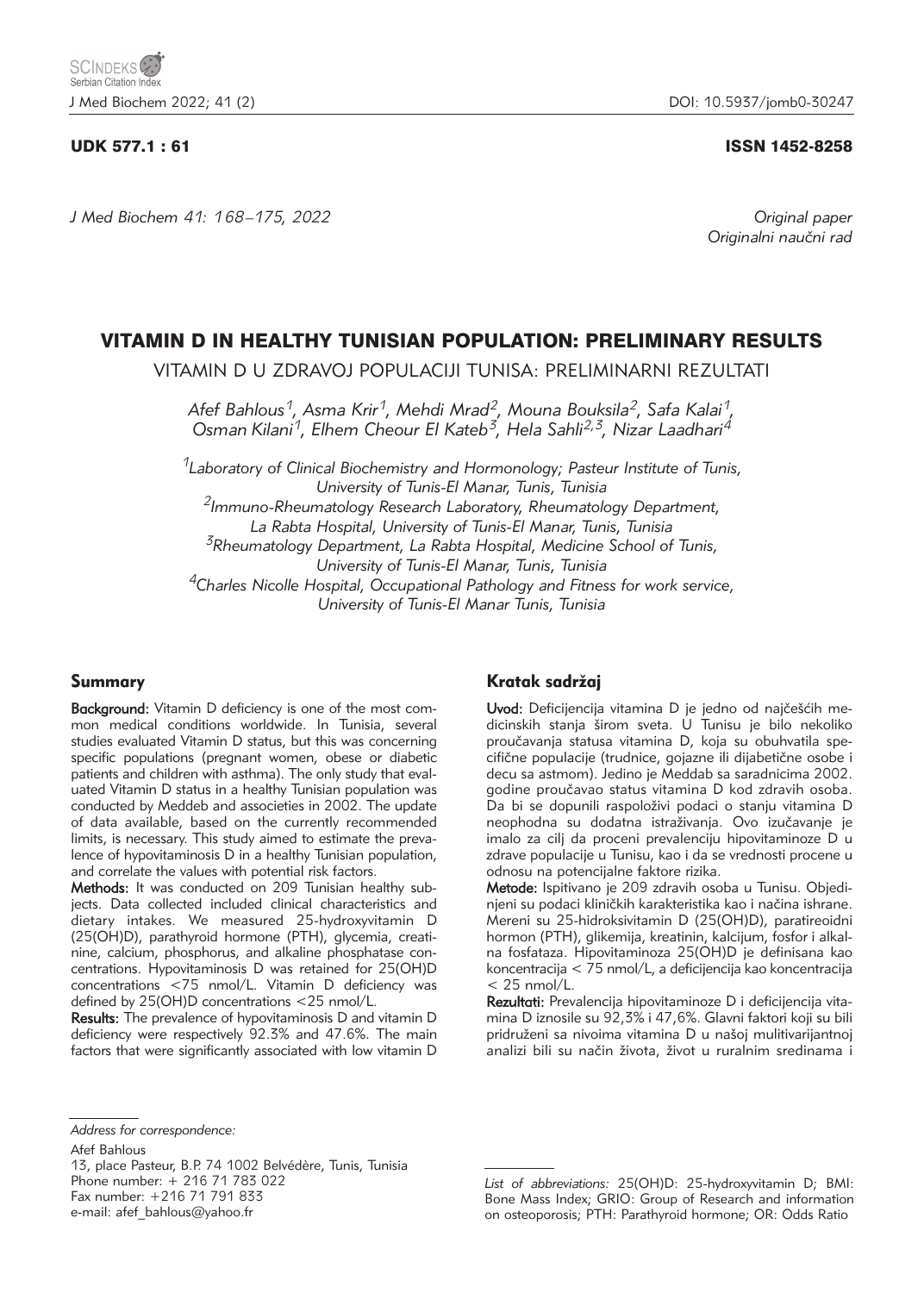levels in our multivariate analysis were veiling, living in rural areas and sunscreen use. However, sex, age, socioeconomic level, phototype, solar exposure score, smoking and bone mass index, were not statistically associated with hypovitaminosis D. The study of relationship between vitamin D status and serum PTH levels showed a significative and negative correlation ( $P < 0.005$ ).

Conclusions: Given the high prevalence of vitamin D, an adapted health policy is essential. A widespread vitamin D supplementation and food fortification seems to be necessary in Tunisia.

Keywords: healthy volunteers, parathyroid hormone, prevalence, Tunisia, vitamin D deficiency

# **Introduction**

The importance of vitamin D in phosphocalcic metabolism has been clearly established. It helps prevent the risk of rickets, fractures, osteopenia and osteoporosis (1).

The increased interest in this hormone is due to the discovery of the ubiquitous tissue distribution of vitamin D receptors (2). Its involvement goes beyond bone metabolism to act at different levels of human physiology: preventing cancers (3), cardiovascular protection (4), regulation of the immune system (5). In many recent studies, vitamin D status has been also correlated with the severity of Corona Virus Disease 2019 (6, 7).

Vitamin D deficiency is considered to be one of the most common medical conditions worldwide (8). Numerous studies around the world have shown a high prevalence of vitamin D deficiency (1) in different degrees, going up to 100% in certain populations (9).

In Tunisia, several studies have evaluated Vitamin D status, but this has concerned specific populations such as pregnant women, obese or diabetic patients, intensive care unit patients and children with asthma. The only study that evaluated Vitamin D deficiency in a healthy Tunisian population was conducted by Meddeb et al. (10) in 2002. In this study, hypovitaminosis D was defined by serum 25-hydroxyvitamin D concentrations under the limit of 38 nmol/L, which has been considered, since many years, insufficient to ensure optimal effect of vitamin D on health (11). A wide optimal range for vitamin D is reported, and differences of opinion exist as to the definition of vitamin deficiency. Evidence suggests that low serum vitamin D concentrations are associated with an increase in parathyroid hormone (PTH). Yet, the normal vitamin concentrations could be considered as concentrations below which serum PTH increases. These levels are still a matter of debate. The update of data available about vitamin D status in a healthy Tunisian population based on the currently recommended limits is necessary.

zaštita od sunca. Međutim, pol, starost, socioekonomski status, fototip, izlaganje suncu i indeks koštane mase nisu bili statistički značajni za hipovitaminozu D. Odnos vitamina D i nivoa PTH je bio u značajno negativnoj korelaciji  $(P < 0.005)$ .

Zaključak: Značajno je praćenje vitamina D, kao i davanje vitamina D kao suplementa populaciji u Tunisu.

Ključne reči: zdravi volonteri, paratireoidni hormon, prevalencija, Tunis, deficit vitamina D

This study aimed to estimate the prevalence of hypovitaminosis D in a healthy Tunisian population, and correlate the values with potential risk factors, and PTH levels.

### Materials and Methods

#### *Subjects*

A transversal descriptive study was conducted during the spring of 2017. A total of 209 volunteer subjects aged between 18 and 65 years were selected from the paramedical staff of the Pasteur Institute of Tunis, their relatives, and the employees followed-up by the occupational doctors of the Charles Nicolle Hospital in Tunis.

Non-inclusion criteria were pregnancy, breastfeeding, renal failure, liver, digestive or endocrine illness, high blood pressure, patients with granulomatosis, mycobacterial infection or neoplasia, intake of medication which could possibly interfere with phosphate and calcium metabolism.

Exclusion criteria were the presence of high blood pressure on somatic examination and the abnormalities in blood test results such as renal failure, glycoregulatory disorders or hyperparathyroidism.

#### *Clinical Characteristics*

The data collected included age, sex, socio-economic level (classified as low, medium or high depending on whether the participant was a worker, middle manager or senior manager), habitat (urban or rural), habits (smoking, veiling, sunscreen use), solar exposure level: evaluated by a simplified score (12), a solar exposure score  $\geq$  3 reflects a sufficient solar exposure.

Physical examination included determination of subjects' phototypes according to Fitzpatrick classification (13), weight, high, size, calculation of the body mass index, waist size and blood pressure measurement.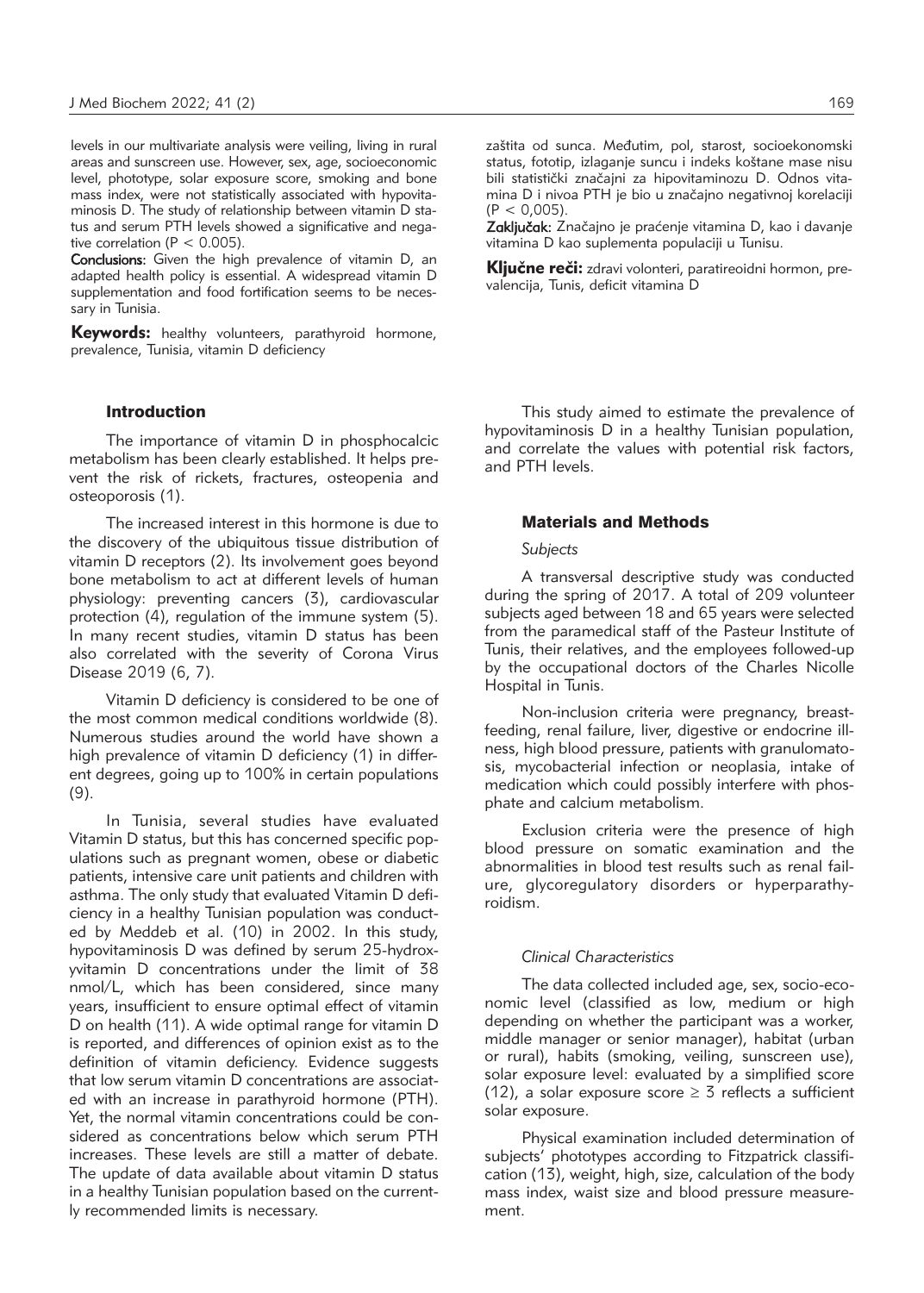#### *Dietary Interview*

A dietary interview based on the frequency of consumption of vitamin D and calcium was conducted to evaluate nutritional intakes. The results were interpreted according to the daily intake recommended by the national health security agency.

#### *Laboratory Studies*

The participants were asked to fast for at least 12 h, whereupon morning fasting venous blood samples were drawn for biochemical analyses.

Routine biochemical measurements (glycemia, creatinine, calcium, phosphorus, proteins and alkaline phosphatase) were realized on Cobas Integra 400® analyzer (Roche Diagnostics, Swiss).

Serum 25(OH)D levels and serum parathyroid hormone levels (PTH) were both measured by Electrochemiluminescence Technology (Cobas e411 analyzer, Germany, Roche Diagnostics®). This method is an immunological test for a quantitative determination of 25(OH)D and PTH concentrations based on a competition principle for 25(OH)D and a sandwich principle for the PTH. The inter-assay coefficient of variation for 25(OH)D and PTH were lower than 11% and 4% respectively.

Serum PTH concentrations between 1.6 and 6.9 pmol/L were considered normal. PTH concentrations above or below these ranges were classified as being high and low, respectively.

Vitamin D concentrations were interpreted according to the standards recommended by the research and information group on osteoporosis (*Table I*) (14).

The choice of 75 nmol/L as a cutoff value agrees with previous studies that demonstrated secondary hyperparathyroidism, increased bone turnover, and decreased bone density at the hip at 25(OH)D serum concentrations below this level (15, 16).

Table I Recommended 25-hydroxyvitamin D concentrations according to the research and information group on osteoporosis.

|                   | 25 (OH) D levels |           |
|-------------------|------------------|-----------|
| <b>UNIT</b>       | nq/mL            | nmol/L    |
| Hypovitaminosis D |                  |           |
| - Deficiency      | < 10             | < 25      |
| - Insufficiency   | $10 - 29$        | $25 - 74$ |
| Optimal level     | $\geq 30$        | $\geq$ 75 |

# *Statistical Analysis*

All statistical analyses were performed using the IBM SPSS STATISTICS Version 20 (SPSS Inc., Chicago, USA).

The comparison of two means on independent series was carried out by Student's t-test, and in the event of a small number, by the non-parametric test of Mann and Whitney.

The comparison of several means on independent series was carried out by Snedecor's F test of parametric variance analysis, and in the event of a small number, by Kruskall-Wallis' H-test of non-parametric variance analysis.

Pearson's Chi-square test was used for comparing the frequencies on independent series.

Correlations between two quantitative variables have been studied by Pearson's correlation coefficient, and in case of invalidity, by the ranks' correlation coefficient for Spearman.

Risk factors research was carried out by calculating the Odds Ratio (OR).

A multivariate analysis in logistic regression (back ward stepwise method) was carried out to identify risk factors independently with the event.

A statistical significance level was fixed at 0.05.

# *Ethical considerations*

All participants gave informed consent. Participation was voluntary, confidential ant not remunerated. The study protocol was approved by the ethics committee of the Pasteur Institute of Tunis.

# **Results**

Two hundred and nine subjects were initially recruited. Thirteen were excluded for different reasons: one subject had high blood pressure, eight subjects had glucoregulatory disorders and four subjects had hyperparathyroidism. The study population thus consisted of 196 subjects whose main sociodemographic and biochemical characteristics are summarized in *Table II*.

The accumulated prevalence of hypovitaminosis D (25(OH)D < 75 nmol/L) and vitamin D deficiency  $(25(OH)D < 25$  nmol/L) were respectively 92.3% and 47.6. Only 15 subjects had optimal concentrations of serum 25(OH)D.

The prevalence of vitamin D deficiency was significantly higher in women (P <0.001) with an OR of 3.26 in univariate study. Multivariate analysis showed that female was not independently related to the risk of vitamin D deficiency.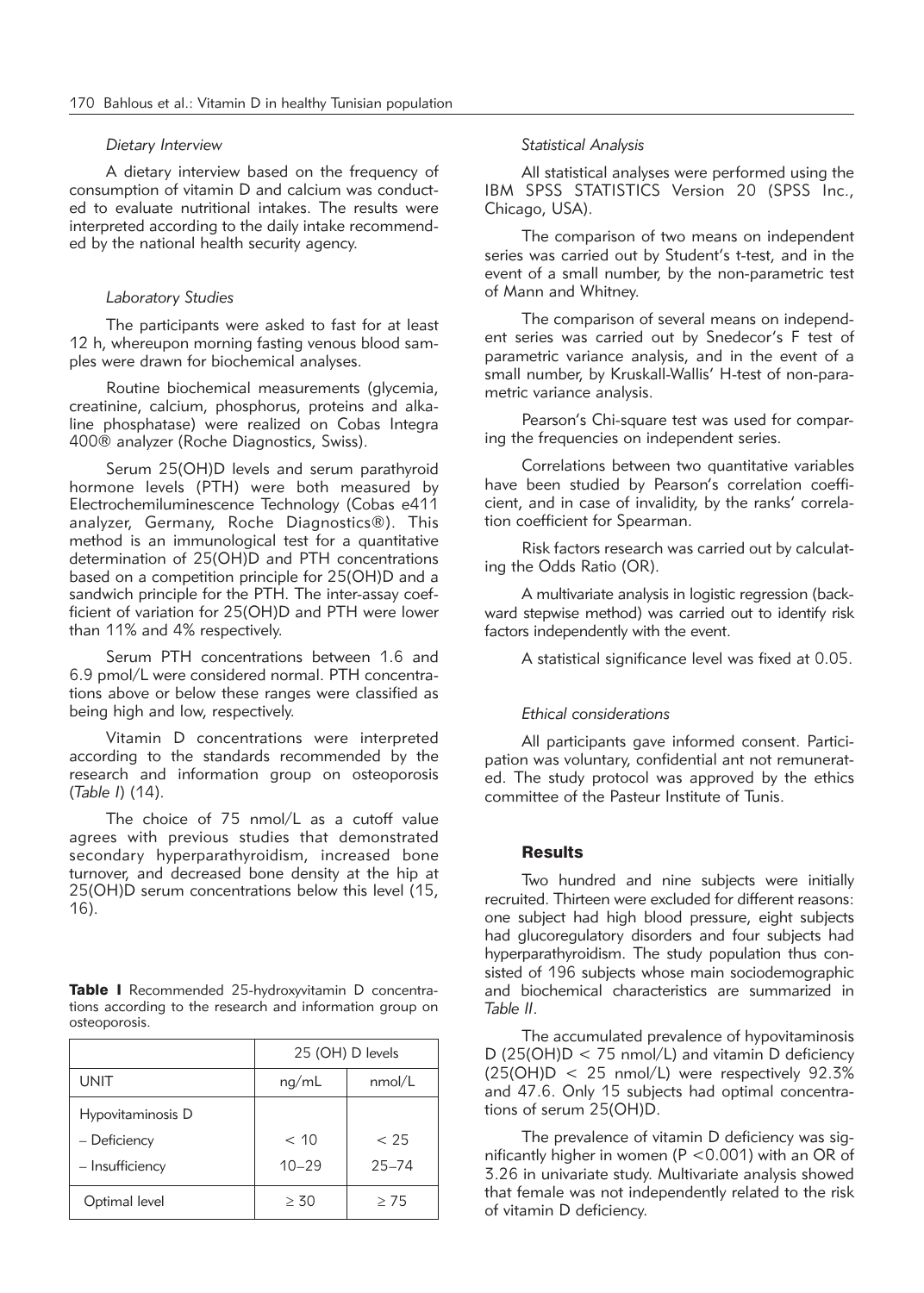Table II Sociodemographic and biochemical characteristics of the sample (N=196).

| VARIABLE                                                                                                      | <b>VALUE</b>                       |
|---------------------------------------------------------------------------------------------------------------|------------------------------------|
| Mean age $\pm$ SD (years)                                                                                     | $36.9 \pm 6.4$                     |
| Extreme ages (years)                                                                                          | $22 - 56$                          |
| Sex (F/M)                                                                                                     | 103/93                             |
| Female (%)                                                                                                    | 52                                 |
| Habitat (urban/rural)                                                                                         | 174/22                             |
| Urban habitat (%)                                                                                             | 88.8                               |
| Socioeconomic level<br>$-$ Low $(\%)$<br>- Medium (%)<br>$-$ High $(\%)$                                      | 7.1<br>88.8<br>4.1                 |
| Phototype<br>$ \parallel$<br>$-$ III<br>$-IV$                                                                 | 6<br>189<br>1                      |
| Solar exposure score $\geq 3$ (%)                                                                             | 10.2%                              |
| Sunscreen use (%)                                                                                             | 43.4%                              |
| Veiled women $(N=103)$ (%)                                                                                    | 35%                                |
| Smoking<br>Average pack-year $\pm$ SD                                                                         | 18.9%<br>$7.6 \pm 5.2$             |
| Average BMI $\pm$ SD (kg/m <sup>2</sup> )<br>- Normal weight (%)<br>- Overweight (%)<br>$-$ Obese $(\%)$      | $25.91 \pm 3.93$<br>45<br>41<br>14 |
| Average systolic blood pressure $\pm$ SD (mmHg)                                                               | $109.6 \pm 11.7$                   |
| Average diastolic blood pressure $\pm$ SD (mmHg)                                                              | 69.11 $\pm$ 10.45                  |
| Vitamin D nutritional intakes<br>- Average intakes $\pm$ SD ( $\mu$ g/day)<br>$-$ Insufficient intakes $(\%)$ | $2.88 \pm 1.73$<br>89.3            |
| Calcium nutritional intakes<br>- Average intakes $\pm$ SD (mg/day)<br>$-$ Insufficient intakes $(\%)$         | $602.12 \pm 26991.3$               |
| Mean glycemia level $\pm$ SD (mmol/L)                                                                         | $5 \pm 0.3$                        |
| Mean serum creatinine level $\pm$ SD ( $\mu$ mol/L)                                                           | $61.6 \pm 12.9$                    |
| Mean serum calcium level $\pm$ SD (mmol/L)                                                                    | $2.46 \pm 0.07$                    |
| Mean serum phosphate level $\pm$ SD (mmol/L)                                                                  | $1.06 \pm 0.15$                    |
| Mean serum alkaline phosphatase level $\pm$ SD (IU/L)                                                         | $67.56 \pm 20.3$                   |
| Mean serum PTH level $\pm$ SD (pmol/L)                                                                        | $4.6 \pm 1.7$                      |
| Mean serum 25 (OH)D level $\pm$ SD (nmol/L)                                                                   | $31.8 \pm 25.7$                    |

SD: Standard deviation, BMI: Body mass index, PTH: Parathormone, 25 (OH)D: 25 hydroxyvitamin D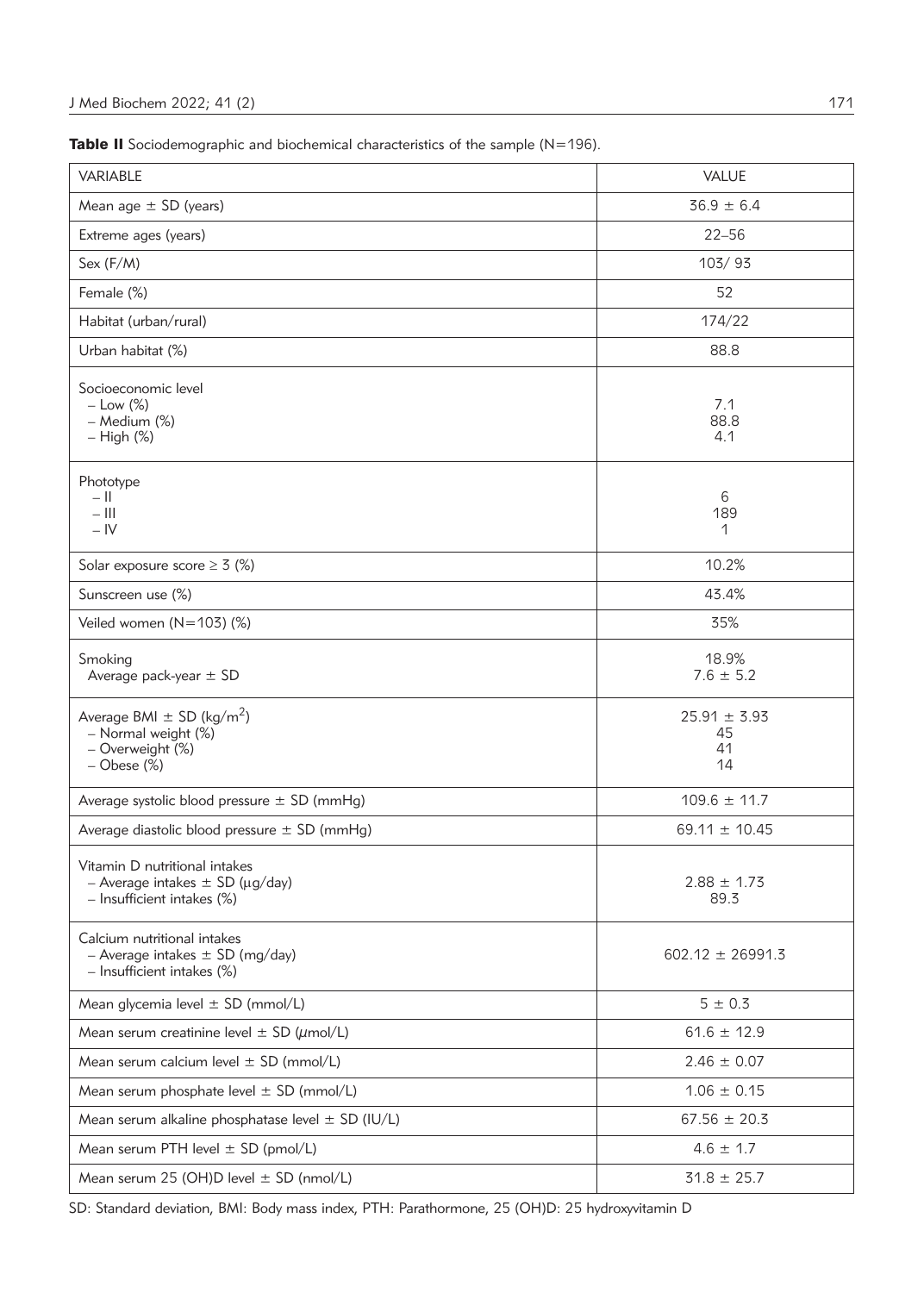Table III Parathyroid hormone concentrations according to vitamin D range.

| Vitamin D (nmol/L) | PTH (pmol/L)<br>mean $\pm$ standard deviation |
|--------------------|-----------------------------------------------|
| < 25               | $4.9 + 1.9$                                   |
| $25 - 74$          | $4.42 + 1.38$                                 |
| > 75               | $3.7 + 1.1$                                   |

Age of subjects with vitamin deficiency was close to those with normal vitamin D levels (36.87  $\pm$ 6.61 versus  $37.63 \pm 3.86$  vears,  $P = 0.65$ ). Age was not a risk factor of vitamin D deficiency.

Subjects living in rural areas had a significantly higher prevalence of vitamin D deficiency than subjects living in urban areas ( $P = 0.006$ ) with an OR of 3.995. Multivariate analysis showed that rural habitats was a risk factor independently related to vitamin D deficiency.

Among veiled women, 77.8% had a vitamin D deficiency, compared to 55.2% among unveiled women. Thus, vitamin D deficiency was significantly higher in veiled women (P=0.024) with an OR of 2.838. Multivariate analysis showed that veiling was a risk factor independently related to vitamin D deficiency. The prevalence of vitamin D deficiency was significantly higher in subject using regularly sunscreen, with an OR of 3.012.

Similarly, regular sunscreen use was considered as a risk factor independently related to vitamin D deficiency by a multivariate analysis.

Concerning influence of dietetics, univariate analysis showed there was no significant difference in serum 25(OH)D concentrations between subjects with optimal and those with insufficient intake of vitamin D (P= 0.269) and calcium (P=0.46).

In our study, socioeconomic level, phototype, solar exposure score, smoking and BMI were not risk factors of vitamin D deficiency: no statistically significant difference was noticed between subjects according to those factors.

The study of relationship between vitamin D status and serum PTH levels showed a significative and negative correlation between concentrations of 25(OH)D and PTH (P<0.005).

These data suggest that individuals with vitamin D deficiency and insufficiency had high PTH concentrations (4.9 and 4.42 pmol/L, respectively), while those with vitamin D concentrations above 75 nmol/L had lower levels of PTH (3.7 pmol/L) (*Table III*).

# **Discussion**

Vitamin D deficiency is one of the globally alarming health problems (17).

In our study, the prevalence of hypovitaminosis D was high in healthy Tunisian subjects affecting 92.3% of the study population (81.1% had a rate of 25 (OH) D <50 nmol/L and 49.5% had a deficiency in vitamin D with 25 (OH) D level < 25 nmol/L). The mean level of 25 (OH) D levels was  $31.8 \pm 25.7$ nmol/L.

Previous studies in Tunisia revealed various rates of vitamin D deficiency but the populations studied had specific diseases such as obesity in the study of Ben Othman et al. (18) and diabetes in the study of Abdessalem et al. (19). The only evaluation of vitamin D status in a healthy Tunisian population was published in 2005 in the study of Meddeb et al. (10). For a 38 nmol/L cut-off, the prevalence of hypovitaminosis D was 47.6. This prevalence was lower than in our study. The difference could be explained by many factors. Using different assays for 25(OH)D measurement, and different cut-offs for hypovitaminosis D interpretation may be the main reasons. Actually, a higher cut-off currently adopted may explain this increase in hypovitaminosis D prevalence in Tunisia and worldwide.

Many studies have estimated vitamin D deficiency throughout the world. Closely to our results, high prevalence rates of hypovitaminosis D were reported in other countries. A Moroccan study (20) conducted on healthy women found hypovitaminosis D in 91% of cases. In India, several studies on healthy subjects (9, 21, 22) have shown that more than 90% of the Indian population has hypovitaminosis D. In Africa, despite the significant amount of sun exposure, 92% of subjects from East Africa have a 25(OH)D levels < 50 nmol/L according to the study of SA Skull et al. (23). In Europe, the prevalence of hypovitaminosis D is different depending on the country, the population studied and the limits of interpretation. Indeed, a North-South gradient was noticed, with a lower prevalence of hypovitaminosis D in the Scandinavian countries, where there is a significant consumption of fatty fish and a fortification of certain foods in vitamin D: 80% of healthy French people had a vitamin D level < 75 nmol/L (24) compared to 53% of Danes (25).

The main factors that were significantly associated with low levels of vitamin D in our multivariate analysis were veiling, living in rural areas and sunscreen use.

In our study, age was not a risk factor of vitamin D deficiency. Studies conducted in East Africa (26), the United Arab Emirates (27), and Germany (28) did not also find a significant relationship between age and vitamin D status. However, other studies highlighted the negative correlation between age and serum vitamin D levels (24, 29). The effect of age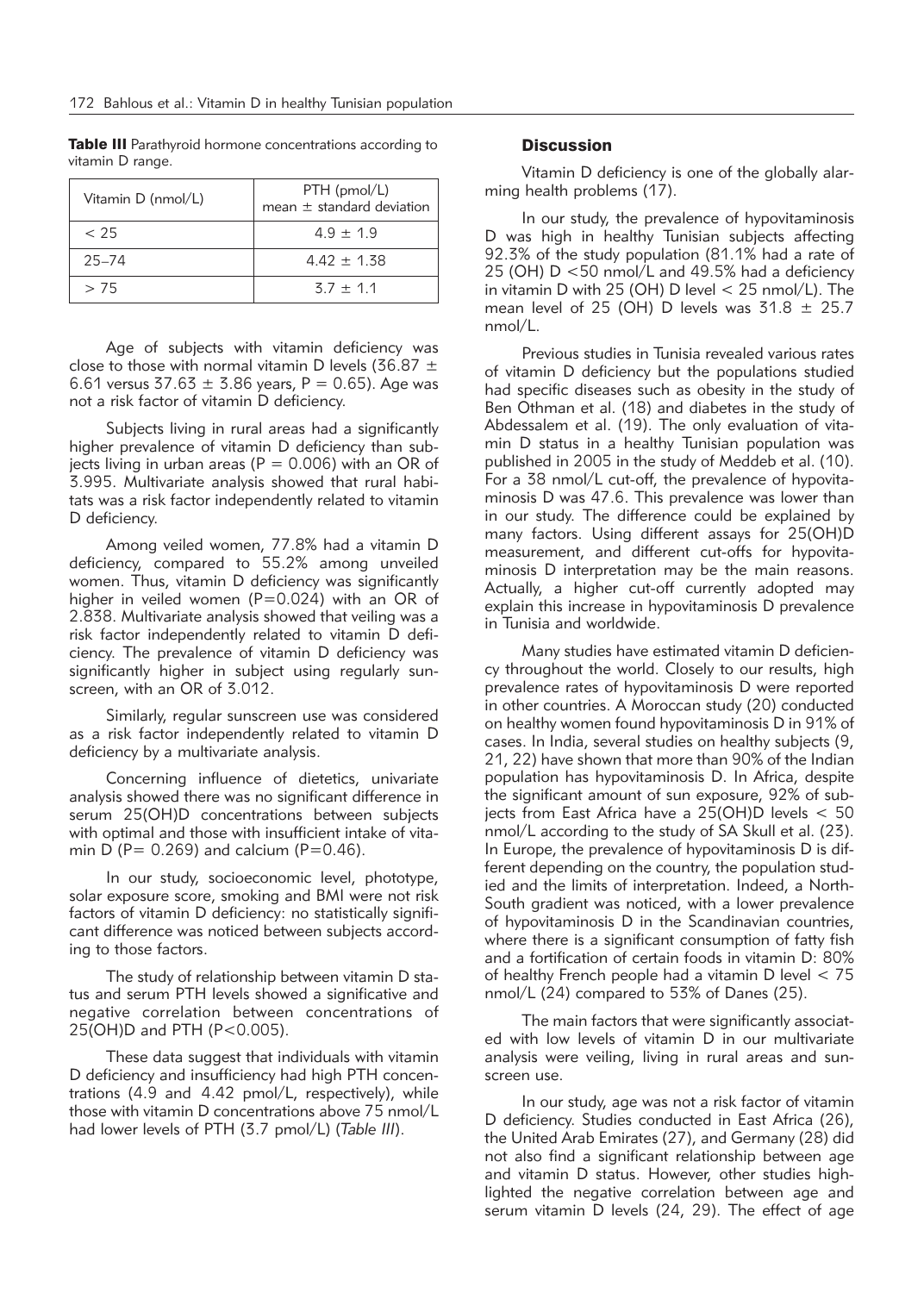seems to be related to different factors. Actually, cutaneous production of vitamin D in elderly is reduced compared to young adults: a 70-year-old subject produces four times less vitamin D3 than a 20-year-old subject. Also, the food intake of the elderly is generally less, leading to a lower food intake of vitamin D (30). The effect of age is more pronounced in postmenopausal women, most probably due to the conversion of 25(OH)D into 1,25-dihydroxyvitamin D  $(1,25(OH)<sub>2</sub>D)$  under the effect of estrogen contained in hormonal substitution therapy for menopause (31).

Female gender was not independently related to the risk of vitamin D deficiency in our study. Other studies carried out in European countries such as France (24) or Finland (32) have, also, not found any difference between the two sexes. However, several international (22, 25, 26) and Tunisian (10, 34, 35) studies confirm the predominance of hypovitaminosis D in women. This difference between men and women could be explained mainly by the effect of endogenous estrogens which increase the conversion of 25(OH)D to  $1,25(OH)_2D$  (31). It could be also explained by clothing habits in some countries with covered clothes for women (1, 36).

Our multivariate study found that veiling was independently linked to the risk of vitamin D deficiency. These results agree with those of Meddeb and al. that found hypovitaminosis D in 70.5% of veiled women and  $48.9\%$  in unveiled women (P = 0.006) (10). Various studies have already shown that veiled women have a two to five times higher risk of vitamin D deficiency (20, 28). This deficiency increases proportionally to the extent of covered skin (37).

Although living in rural areas was usually described as a protective factor against hypovitaminosis D (38), the findings of our multivariate study showed that living in rural areas was an independent risk factor associated to vitamin D deficiency. Indeed, in our study, 59% of subjects from rural areas were women. Among rural women, 61% were veiled. We mentioned this disparity between the gender of participants of rural and urban origin and their clothing habits to explain the higher prevalence observed in rural areas in our study, but the multivariate study rejected this hypothesis. Certain parameters described to influence circulating levels of 25(OH)D, such as altitude (39), number of children (28), or month of birth (40), that have not been considered in our study, may also have affected our results. In addition, despite of living in rural areas, the participants in our study were city workers, thus their lifestyle was mainly urban.

Since 1988, the study of Matsuoka et al. (41) in the United States had noticed the decline in circulating levels of 25(OH)D among long-term sunscreen users. The use of sunscreens protects the skin from erythematous radiation and skin cancers, but at the same time, it prevents the synthesis of vitamin D3 (42). In our study, 64.7% of participants who used sunscreen regularly had vitamin D deficiency, compared to 37.8% of those who did not.

Several factors have been described as influencing the circulating levels of vitamin D such age, sex, wearing of the veil, phototype, socio-economic level, rural or urban residence, anthropometric parameters and dietetics. Our study confirms only the harmful effect of veiling and sunscreen use on vitamin D levels.

The association between PTH and vitamin D may be an important determinant of bone remodeling. A negative and significant correlation was found between PTH and 25(OH)D concentrations in the present study. Individuals with low vitamin D concentrations were those who had higher values of PTH, while individuals with high values of vitamin D showed low values of PTH. Similar results were observed in healthy individuals in Australia and Riga, and a value of 38 ng/mL was suggested as sufficient to avoid an increase in PTH (43, 44). Other studies reinforce the negative correlation between vitamin D and PTH (45, 46).

Although our study is the first, since 2005, to update the national data concerning the vitamin D status in a healthy adult Tunisian population, certain limits should be noticed. Indeed, the population studied is not representative since most participants were living in urban areas with an average socio-economic level. Random sampling at the national level is necessary to overcome selection biases and ensure the representativeness of the population studied. Moreover, the number of participants could be increased to improve the strength of statistical tests.

# **Conclusion**

In conclusion, given the importance of vitamin D for health and the very high prevalence of this hormone deficiency, an adapted health policy is essential. A more widespread vitamin D supplementation and food fortification, especially during the winter months seems to be necessary in Tunisia.

# Conflict of interest statement

All the authors declare that they have no conflict of interest in this work.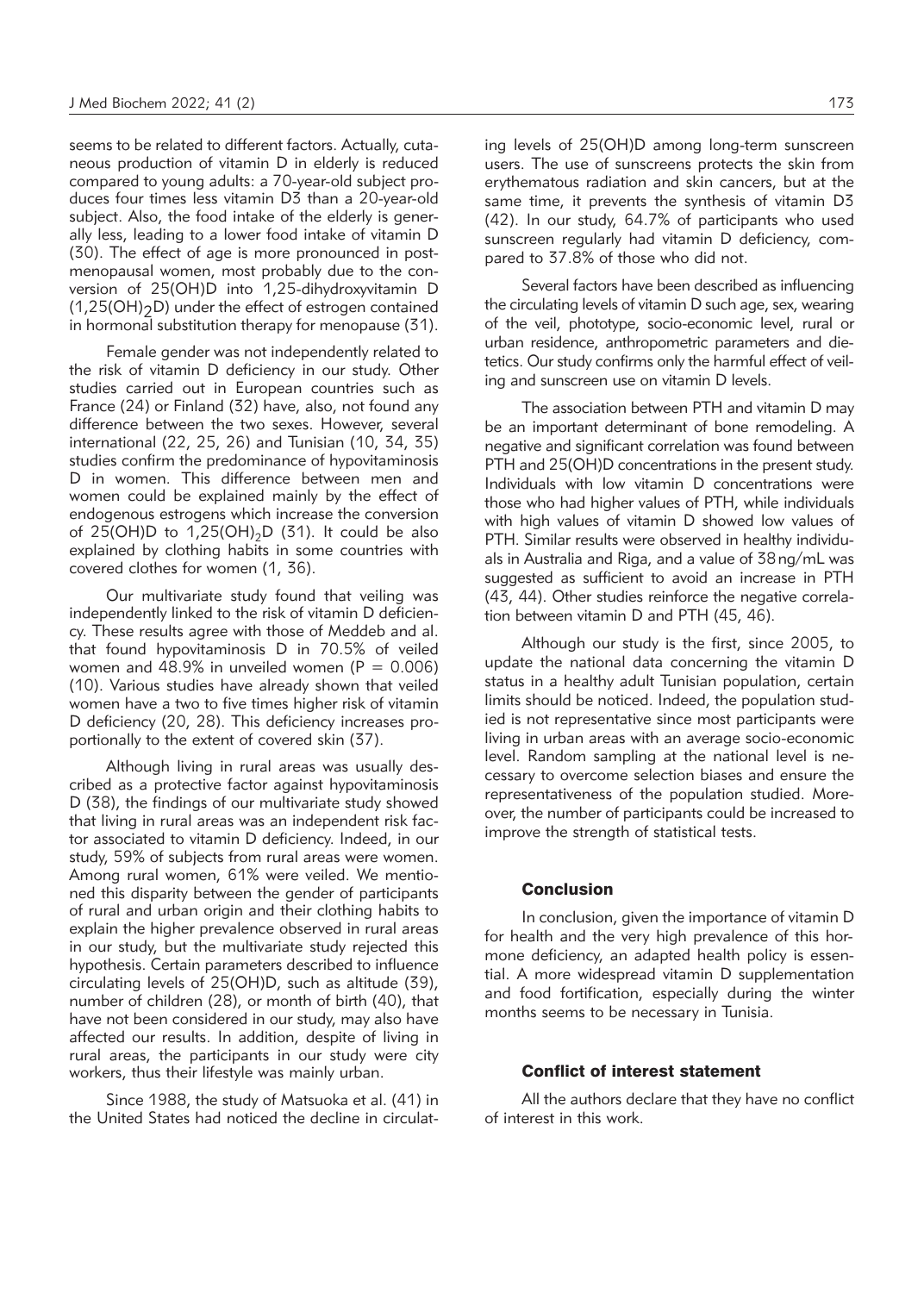#### **References**

- 1. Hilger J, Friedel A, Herr R, Rausch T, Roos F, Wahl DA, et al. A systematic review of vitamin D status in populations worldwide. Br J Nutr 2014; 111(1): 23–45.
- 2. Jurutka PW, Whitfield GK, Hsieh JC, Thompson PD, Haussler CA, Haussler MR. Molecular nature of the vitamin D receptor and its role in regulation of gene expression. Rev Endocr Metab Disord 2001; 2(2): 203–16.
- 3. Ma J, Stampfer MJ, Gann PH, Hough HL, Giovannucci E, Kelsey KT, et al. Vitamin D receptor polymorphisms, circulating vitamin D metabolites, and risk of prostate cancer in United States physicians. Cancer Epidemiol Biomarkers Prev 1998; 7(5): 385–90.
- 4. Zittermann A, Pilz S. Vitamin D and Cardiovascular Disease: An Update. Anticancer Res 2019; 39(9): 4627–35.
- 5. Holick MF. Sunlight and vitamin D for bone health and prevention of autoimmune diseases, cancers, and cardiovascular disease. Am J Clin Nutr 2004; 80(6 Suppl): 1678S-88S.
- 6. Laird E, Rhodes J, Kenny RA. Vitamin D and Inflam mation: Potential Implications for Severity of Covid-19. Ir Med J 2020; 113(5): 81.
- 7. Jain A, Chaurasia R, Sengar NS, Singh M, Mahor S, Narain S. Analysis of vitamin D level among asymptomatic and critically ill COVID-19 patients and its correlation with inflammatory markers. Scientific Reports 2020; 10(1): 20191.
- 8. Hovsepian S, Amini M, Aminorroaya A, Amini P, Iraj B. Prevalence of Vitamin D Deficiency among adult population of Isfahan City, Iran. J Health Popul Nutr 2011; 29(2): 149–55.
- 9. Ritu G, Gupta A. Vitamin D deficiency in India: prevalence, causalities and interventions. Nutrients 2014; 6(2): 729–75.
- 10. Meddeb N, Sahli H, Chahed M, Abdelmoula J, Feki M, Salah H, et al. Vitamin D deficiency in Tunisia. Osteoporos Int 2005; 16(2): 180–3.
- 11. Milinković N, Sarić M, Jovičić S, Mirković D, Ležaić V, Igniatović S. Lipid status association with 25-hydroxy vitamin D: Cross sectional study of end stage renal disease patients. J Med Biochem 2020; 39(3): 309–17.
- 12. Garabédian M, Menn S, Walrant-Debray O, Teinturier C, Delaveyne R, Roden A. Prévention de la carence en vitamine D chez l'enfant et l'adolescent. II. Validation d'un abaque décisionnel non invasif prenant en compte l'exposition solaire et les apports exogènes de vitamine D. Archives de Pédiatrie 2005; 12(4): 410–9.
- 13. Fitzpatrick TB. The Validity and Practicality of Sun-Reactive Skin Types I Through VI. Arch Dermatol 1988; 124(6): 869.
- 14. Holick MF. Vitamin D Status: Measurement, Interpretation, and Clinical Application. Annals of Epidemiology 2009; 19(2): 73–8.
- 15. Dawson-Hughes B, Heaney RP, Holick MF, Lips P, Meunier PJ, Vieth R. Estimates of optimal vitamin D status. Osteoporos Int 2005; 16(7): 713–6.
- 16. Hosmer DW, Lemeshow S, Klar J. Goodness-of-Fit testing for the logistic regression model when the estimated probabilities are small. Biometrical Journal 1988; 30(8): 911–24.
- 17. De R, Sa A, JA, GB, Mw B, Kh B, et al. Global prevalence and disease burden of vitamin D deficiency: a roadmap for action in low- and middle-income countries. Ann N Y Acad Sci 2018; 1430(1): 44–79.
- 18. Berriche O, Othmen RB, Sfar H, Boumeftah S, Bhouri S, Amrouche C, et al. Statut en vitamine D dans une population d'obèses tunisiens. Annales d'Endocrinologie 2015; 76(4): 565.
- 19. Abdesselem H, Melki A, Ben Amor N, Denguir C, Kammoun I, Ben Salem L. Influence de la supplémentation en vitamine D chez des diabétiques type 2 déficitaires en 25 (OH) D. Annales d'Endocrinologie 2017; 78(4): 404.
- 20. Allali F, El Aichaoui S, Khazani H, Benyahia B, Saoud B, El Kabbaj S, et al. High prevalence of hypovitaminosis D in Morocco: Relationship to lifestyle, physical performance, bone markers, and bone mineral density. Seminars in Arthritis and Rheumatism 2009; 38(6): 444–51.
- 21. Baidya A, Chowdhury S, Mukhopadhyay S, Ghosh S. Profile of vitamin D in a cohort of physicians and diabetologists in Kolkata. Indian J Endocrinol Metab 2012; 16(Suppl 2): S416–7.
- 22. Goswami R, Gupta N, Goswami D, Marwaha RK, Tandon N, Kochupillai N. Prevalence and significance of low 25-hydroxyvitamin D concentrations in healthy subjects in Delhi. The American Journal of Clinical Nutrition 2000; 72(2): 472–5.
- 23. Skull SA, Ngeow JYY, Biggs BA, Street A, Ebeling PR. Vitamin D deficiency is common and unrecognized among recently arrived adult immigrants from The Horn of Africa. Intern Med J 2003; 33(1–2): 47–51.
- 24. Souberbielle J-C, Massart C, Brailly-Tabard S, Cavalier E, Chanson P. Prevalence and determinants of vitamin D deficiency in healthy French adults: the VARIETE study. Endocrine 2016; 53(2): 543–50.
- 25. Ramlau-Hansen CH, Moeller UK, Bonde JP, Olsen J, Thulstrup AM. Are serum levels of vitamin D associated with semen quality? Results from a cross-sectional study in young healthy men. Fertil Steril 2011; 95(3): 1000–4.
- 26. Luxwolda MF, Kuipers RS, Kema IP, Dijck-Brouwer DAJ, Muskiet FAJ. Traditionally living populations in East Africa have a mean serum 25-hydroxyvitamin D concentration of 115 nmol/l. British Journal of Nutrition 2012; 108(9): 1557–61.
- 27. Sridhar SB, Rao PG, Multani SK, Jain M. Assessment of prevalence of hypovitaminosis D in multiethnic population of the United Arab Emirates. J Adv Pharm Technol Res 2016; 7(2): 48–53.
- 28. Erkal MZ, Wilde J, Bilgin Y, Akinci A, Demir E, Bödeker RH, et al. High prevalence of vitamin D deficiency, secondary hyperparathyroidism and generalized bone pain in Turkish immigrants in Germany: identification of risk factors. Osteoporos Int 2006; 17(8): 1133–40.